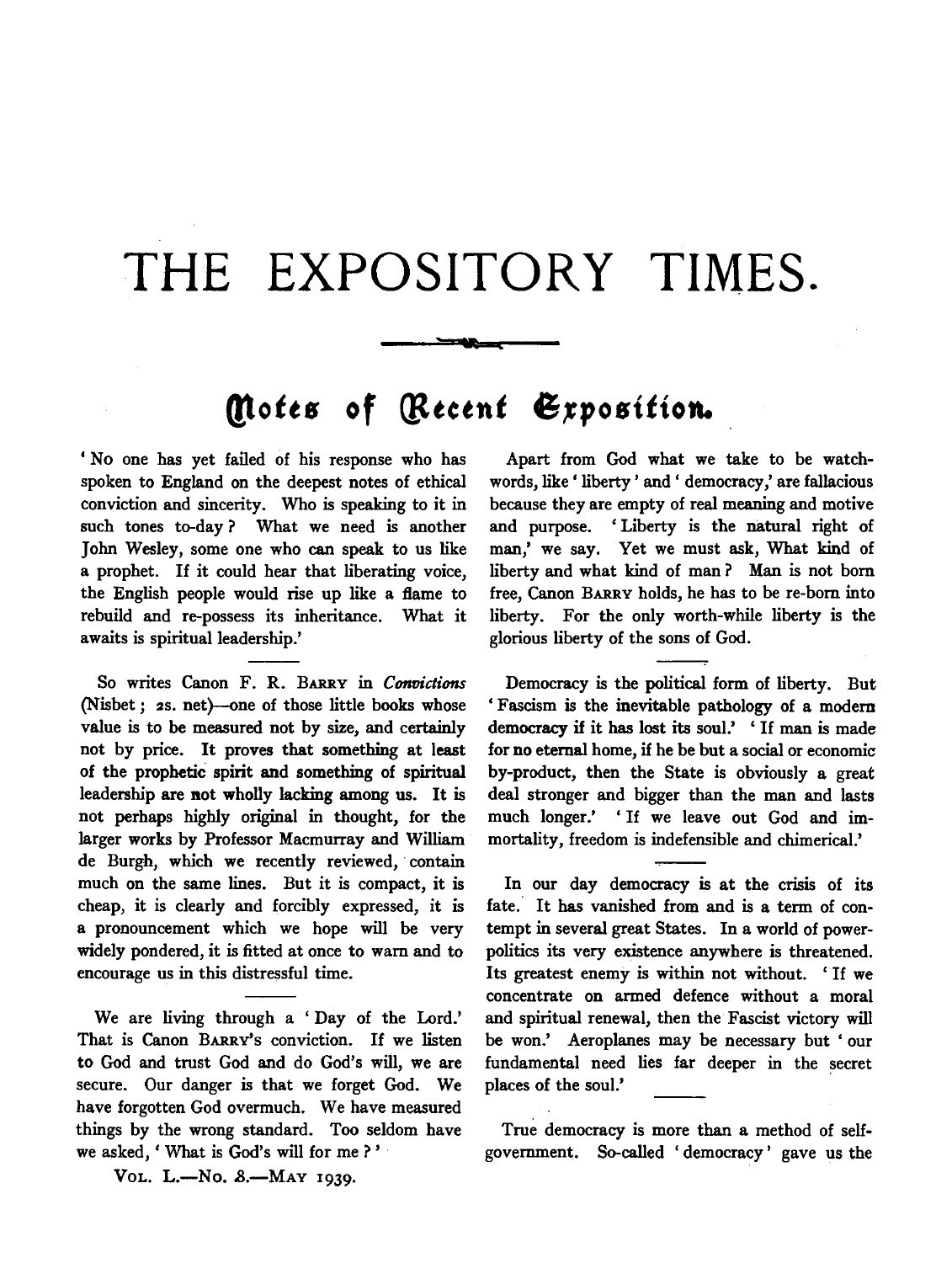laisses aller policy and its bitter fruit of social injustice and tyranny. True democracy is unreliable and inconceivable without religion, ' it is religious far more than political.' ' It is the inner conviction of our hearts-our attitude to life and one another, the value that we have learnt to set on Man.' And this is the creation of faith in Christ.

So Canon BARRv's appeal is-back to God in penitence and in hope. It is criminal to despair. The Church may be persecuted, it may even disappear from the Rhine to the Pacific. It was a persecuted Church that transformed the ancient world. From behind prison bars the cry rang out : ' Rejoice !' 'The peoples of Europe are looking for a new day : it is craven to think that it cannot dawn. We must not mistrust the power of God, who is able to make all things new.'

In these days of an insistent conservatism (if not a conservative orthodoxy) in theology it is perhaps well that the voice of theological Liberalism should be allowed to raise itself. After all, while the conservative theocentrism of to-day reflects the religion of the New Testament, it is not easily appreciated by the ordinary man *;* whereas the synthesis of New Testament religion with 'natural theology' provides a form of Christian theology with which the ordinary man may readily find points of contact.

Professor S. ANGus, of the Chair of New Testament and Historical Theology at St. Andrew's College, University of Sydney, is well known not only for his published studies of the religious and historical background of Early Christianity but also for his championship of a liberal and progressive type of Christian theology. He returns to this latter rôle in his most recent book, *Essential Christianity* (Murray; 6s. net).

At the outset he would disarm a certain criticism by affirming that essential Christianity is not to be arrived at by any minimizing: process. Nothing, he says, will satisfy him in the definition of our

religion unless there be contained in it ' the fullorbed Evangel of the Incarnation.' What Christianity is cannot be arrived at by stating a minimum of theological opinions held by all Christians, but by stating a maximum of experience in Christ and a maximum of consecration to Christ.

But let us try to present his exposition in summary outline. The first point is that Christianity is faith in God through Jesus. It is the response not merely of the intellect but of the whole personality to Jesus' exhortation that we should have confidence in God. It is an experience of life-the life of God in the soul of man. It is an experience in the depth of the soul, not a set of opinions blown about by eddying winds of controversy or criticism.

The next point is that Christianity is the glorious liberty of the sons of God. Its be-all and end-all. is to produce autonomous Christlike personality. Jesus threw men back upon their own consciences. He restored and rehabilitated the moral consciousness as the citadel of personal life. He never encouraged men to put their consciences in the safe keeping of a religious authority or to receive their convictions from a sacred society. Christianity is the religion of the glorious liberty of those who know that only those who are led by the Spirit of God are sons of God. It thus promotes individuality, not individualism, in a community of spiritual persoualities who are members one of another in Christ.

The third point is that Christianity must ever be the religion of the Cross-the Cross in Jesus' own life and in the life of every follower of His. Not only the Son of Man but every follower of the Son of Man is called upon 'not to be ministered unto. but to minister.' If ' Christ crucified ' is the beginning of Christianity, 'to be crucified with Christ' is Christianity in action. It is central in the whole Christian ethic that life can only be won by losing it. We cannot be Christians at all without self-sacrifice.

The fourth point is that Christianity is the actual consciousness of divine sonship. Jesus is the only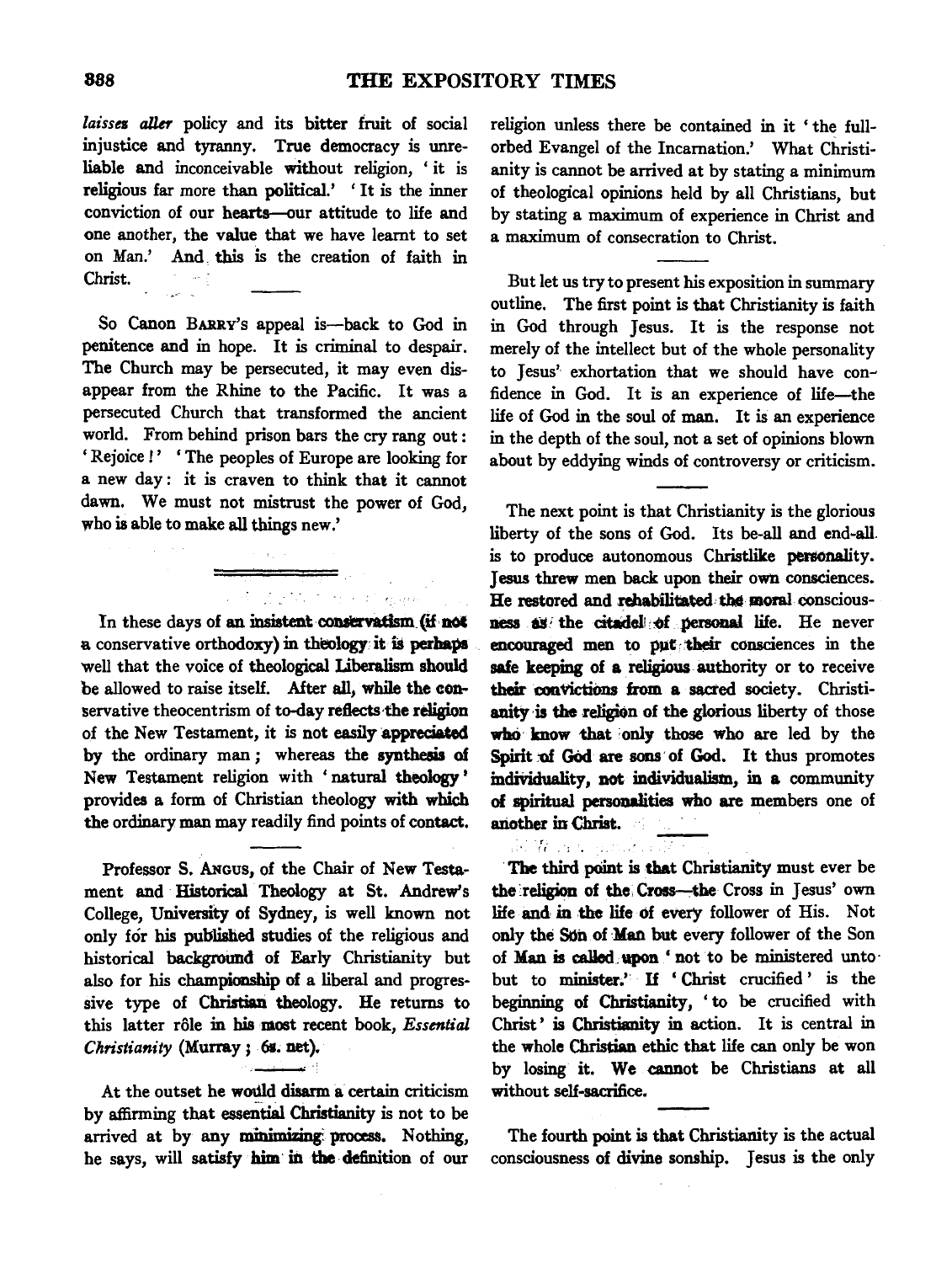or unique Son of God in the sense that He alone realized the fullness of divine sonship. But it is God's purpose that we should strive toward the goal of sonship like Christ's. This filial consciousness rests upon the essential unity of God and man, an idea which is denied in ancient dualisms and Barthian neo-Calvinism.

The fifth point is that Christianity is in its essential expression Christ-likeness. Essential Christianity must concentrate on character as did Jesus. The sure marks of that vital Christianity which is Christ-likeness are not credal allegiances or forms of worship but lives transformed and informed by the Spirit of Christ. Not the conformity of sheer imitation or literal obedience but of a moral spontaneity turning to One who has the words of eternal life.

The sixth point is that our divine sonship expressed in Christ-likeness is realized in a progressive oneness with Christ. It is not only that God was and is in Christ, but that Christ is in us and we in Christ. Jesus' greatness and uniqueness do not, either in His own view or in St. Paul's, separate the Christian from Christ. If the creeds avoid saying of Christ anything that can be said of the Christian, then the creeds are so far not Pauline. It was Paul's central experience that he was in Christ and Christ in him.

The last point is that although Christianity is an historical religion, it is not based on history. A living faith rests only in union with the living God. While our present religious experience has been historically mediated, it is none the less our experience, not the experience of our predecessors in religion. The spiritual and timeless world in which religion lives and moves is revealed in the material and historical, but does not derive its being from the material and historical. Considered historically Christianity *was* and *is* ; but religiously considered Christianity *is.* History may be the outward means of our entry into the secret place of the Most High, but in that region only is essential Christianity.

In his extraordinarily able book, Preface to *Faith* (reviewed under 'Literature' last month) (Allen and Unwin ; 6s. net), Professor Louis Arnaud REID, D.Litt., has a chapter which is at the same time suggestive and distinctly relevant to the present situation. It is on 'Christianity and Morals.' Christianity has in the past, he says, and in our own times suffered from two contrary mis· interpretations. One he calls the ' vertical ' error, the other the ' horizontal.' The vertical, which ha only mentions, is the tendency to stress religion at the expense of morals, to extol the ' other ' world above this one.

The opposite error is thinking that Christianity consists of a number of moral principles or precepts, and that the chief benefit of Christianity is that it encourages people to live decent lives-in other words that Christianity is important because it is humanitarian. But this is to confuse the effects of Christianity with its essence, and to fail to understand that Christianity preaches, not a meliorism which can only be relative, but the absolute value and the absolute obligation of love. Humanitarian Christian virtues are like fruits which can be enjoyed only for a time if they are cut off from the tree. Sooner or later the fruit grows woody and withers, and we have to return to the living tree for more.

The source from which Christian morality originally sprang was the inspiration of the person, the life and the death of Jesus, who revealed the perfect love of a ' Father in Heaven.' The strange and paradoxical moral sayings of Jesus are a partial expression of this religious reality. Only a full recognition of the absolute, the unconditional, the perfectionist demands implied in these sayings can yield any proper understanding of the meaning of Christian morality.

The source of Christian morality, then, is purely religious. In Christianity, belief in the transcendent implications of love revealed in the Incarnation of Christ may not only transform the moral life but may also give to it a meaning and a largeness of setting which it could not otherwise possess. Yet,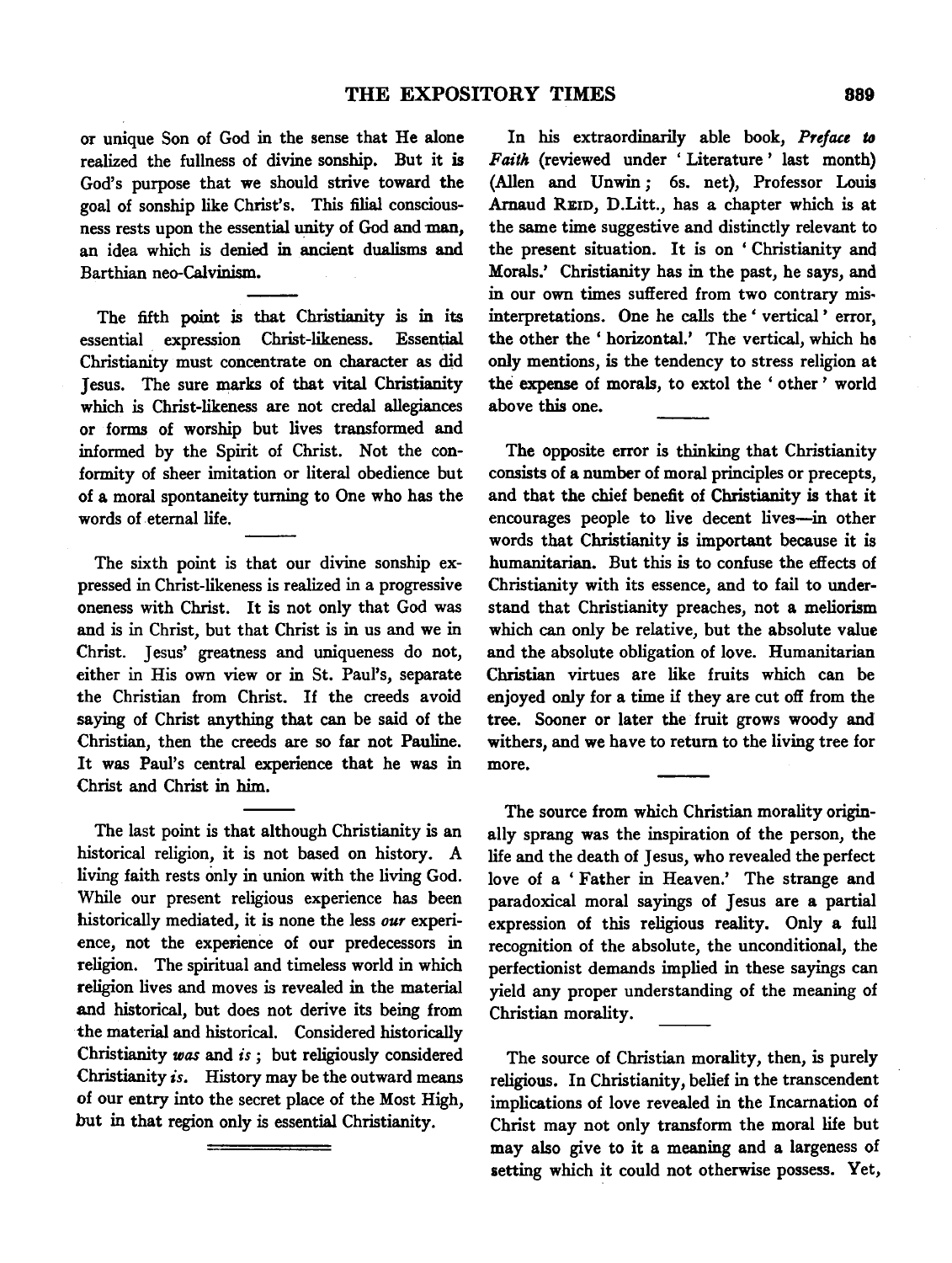or unique Son of God in the sense that He alone realized the fullness of divine sonship. But it is God's purpose that we should strive toward the goal of sonship like Christ's. This filial consciousness rests upon the essential unity of God and man, an idea which is denied in ancient dualisms and Barthian neo-Calvinism.

The fifth point is that Christianity is in its essential expression Christ-likeness. Essential Christianity must concentrate on character as did Jesus. The sure marks of that vital Christianity which is Christ-likeness are not credal allegiances or forms of worship but lives transformed and informed by the Spirit of Christ. Not the conformity of sheer imitation or literal obedience but of a moral spontaneity turning to One who has the words of eternal life.

The sixth point is that our divine sonship expressed in Christ-likeness is realized in a progressive oneness with Christ. It is not only that God was and is in Christ, but that Christ is in us and we in Christ. Jesus' greatness and uniqueness do not, either in His own view or in St. Paul's, separate the Christian from Christ. If the creeds avoid saying of Christ anything that can be said of the Christian, then the creeds are so far not Pauline. It was Paul's central experience that he was in Christ and Christ in him.

The last point is that although Christianity is an historical religion, it is not based on history. A living faith rests only in union with the living God. While our present religious experience has been historically mediated, it is none the less our experience, not the experience of our predecessors in religion. The spiritual and timeless world in which religion lives and moves is revealed in the material and historical, but does not derive its being from the material and historical. Considered historically Christianity *was* and *is ;* but religiously considered Christianity *is.* History may be the outward means of our entry into the secret place of the Most High, but in that region only is essential Christianity.

In his extraordinarily able book, Preface to *Faith* (reviewed under 'Literature' last month) (Allen and Unwin; 6s. net), Professor Louis Arnaud REID, D.Litt., has a chapter which is at the same time suggestive and distinctly relevant to the present situation. It is on 'Christianity and Morals.' Christianity has in the past, he says, and in our own times suffered from two contrary mis· interpretations. One he calls the ' vertical ' error, the other the ' horizontal.' The vertical, which ha only mentions, is the tendency to stress religion at the expense of morals, to extol the ' other ' world above this one.

The opposite error is thinking that Christianity consists of a number of moral principles or precepts, and that the chief benefit of Christianity is that it encourages people to live decent lives-in other words that Christianity is important because it is humanitarian. But this is to confuse the effects of Christianity with its essence, and to fail to understand that Christianity preaches, not a meliorism which can only be relative, but the absolute value and the absolute obligation of love. Humanitarian Christian virtues are like fruits which can be enjoyed only for a time if they are cut off from the tree. Sooner or later the fruit grows woody and withers, and we have to return to the living tree for more.

The source from which Christian morality originally sprang was the inspiration of the person, the life and the death of Jesus, who revealed the perfect love of a 'Father in Heaven.' The strange and paradoxical moral sayings of Jesus are a partial expression of this religious reality. Only a full recognition of the absolute, the unconditional, the perfectionist demands implied in these sayings can yield any proper understanding of the meaning of Christian morality.

The source of Christian morality, then, is purely religious. In Christianity, belief in the transcendent implications.of love revealed in the Incarnation of Christ may not only transform the moral life but may also give to it a meaning and a largeness of setting which it could not otherwise possess. Yet,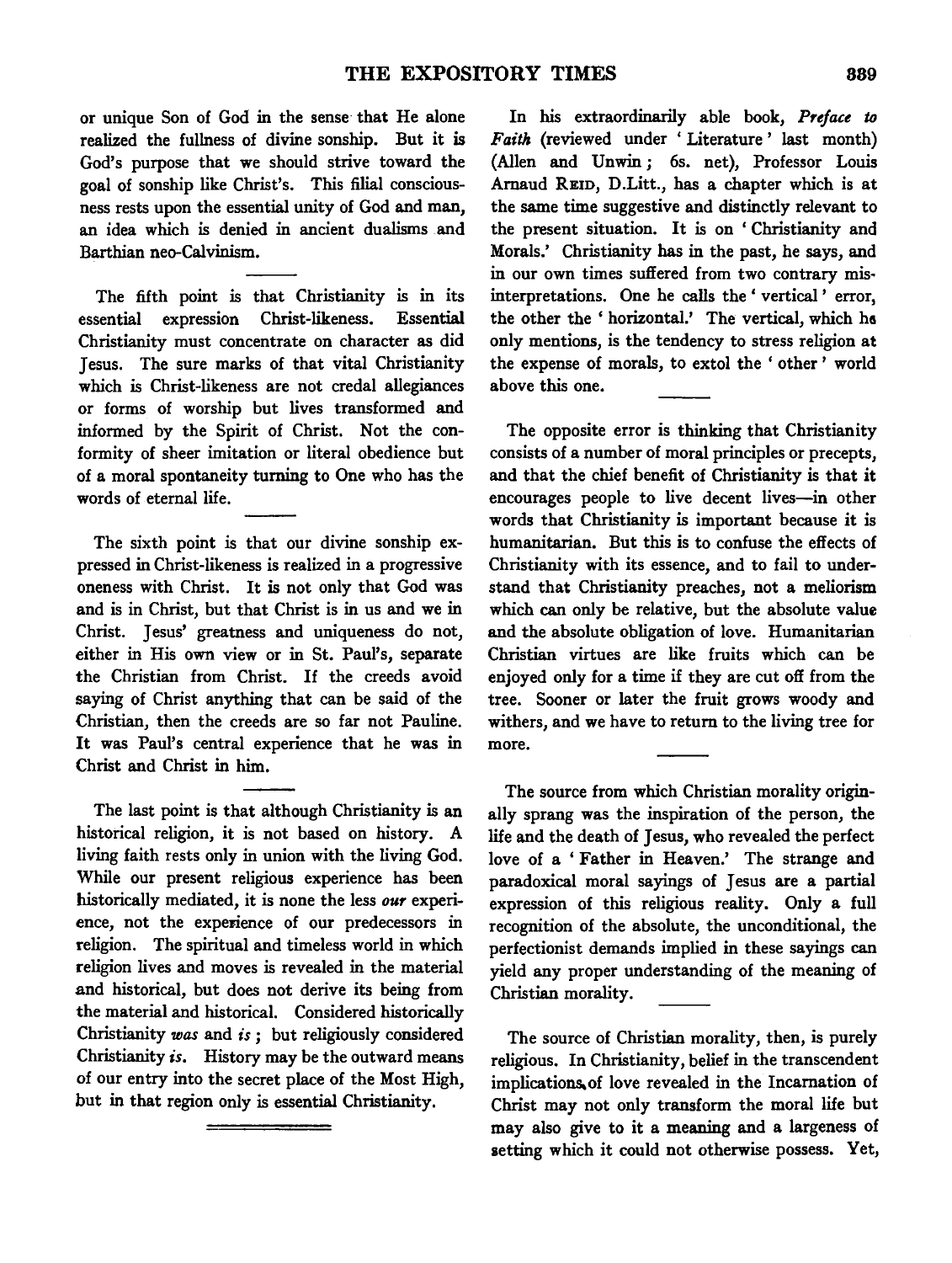on the other hand, while Christian religious belief reinforces morality, it also creates a tension which makes moral life seem more difficult than ever, makes it even in one sense impossible. The ideal which, on the Christian view, is realized in the perfect will of God is an absolute ideal that transcends the powers of any relative and finite being.

On the one hand the ideal demands to be expressed in human character and action, and on the other hand it never can be. And that not only by reason of the obvious fact of our self-will which insists on going its own way, but also because of the fact of our finitude. There is thus a kind of paradox in religious morality which is central to it. It produces a state of mind in which there is both inspiration and something like despair.

The most obvious instances of this difficult and radical paradox are the sayings in the Sermon on the Mount. There are three different ways in which these are regarded. (1) Sometimes it is said that they represent a code of duties which might be obligatory in heaven, but that they do not apply to the present workaday world. (2) Or it is thought that it would be good to put them into practice here, yet they set too high a standard for ordinary human nature. Perhaps it is good that there should be people among us who will never resist evil and give away freely to any one who asks. But it is much too severe a demand for most of us. (3) Or it is sometimes felt, not merely that a good deal of the Sermon on the Mount is ' impossible ' in the above sense, but that it is impossible *morally.* It is not only difficult to tum the other cheek ; it is wrong. It would be making the world a too pleasant place for bullies, swindlers, spongers, and national megalomaniacs.

Well, what are we to say about this? Dr. REID (who, by the way, is a Professor of Philosophy) points out, first, that Jesus makes no attempt to set forth a philosophical or theological system of morals. He speaks rather as a prophet or a poet uttering principles in parable form. Philosophy is not written to move, but to assert, to question, to analyse, to synthesize. The parable, the poetic utterance-these are spoken from the heart and appeal to the heart. They convey their content through the living form of the illustration.

Further, the parables of Jesus were the expression of His character and life. It is through them that we largely gain our impression of the personality of Jesus. Only through the understanding and love of the personality of Jesus can we properly realize the unity of His teaching as a whole throughout the sayings, and without realizing the unity of the teaching we are bound to misunderstand it. It is not as abstract utterances that the sayings count, nor even as poetic paradoxes. It is the personality of Jesus embodying the principles and expressing them in deeds and words, which moves us, through love, to the understanding of the principles, and which fuses their manyness into one gospel.

Further we must distinguish between moral principles and moral rules. A law, or rule, is always relative to concrete circumstances, and it must be *possible.* So far as morality is a matter of codes or laws, it varies from time to time and from place to place. And if a law were not possible of fulfilment, if it were not workable, it could not endure. An absolute law of asceticism would be valueless. But a *principle* is not relative, does not arise out of particular conditions. It is absolute, and represents an ideal which is apprehended as being absolutely valid. And if we attempt to make a law or a rule out of a principle we are trying to make absolute what is only relative.

Now the Sermon on the Mount is not that utterance of rules which to the superficial eye it may seem to be. It contains vivid, concrete and pictorial exemplifications of certain general principles, and the moral difficulties which have arisen in its interpretation are due to the attempt to make these exemplifications of principle (poetically and paradoxically expressed) into absolute rules to be obeyed in all circumstances. The prime principle of Jesus is, ' Be ye perfect even as your father in heaven is perfect.' The ideal of human life is nothing less than the completest possible expression of the love